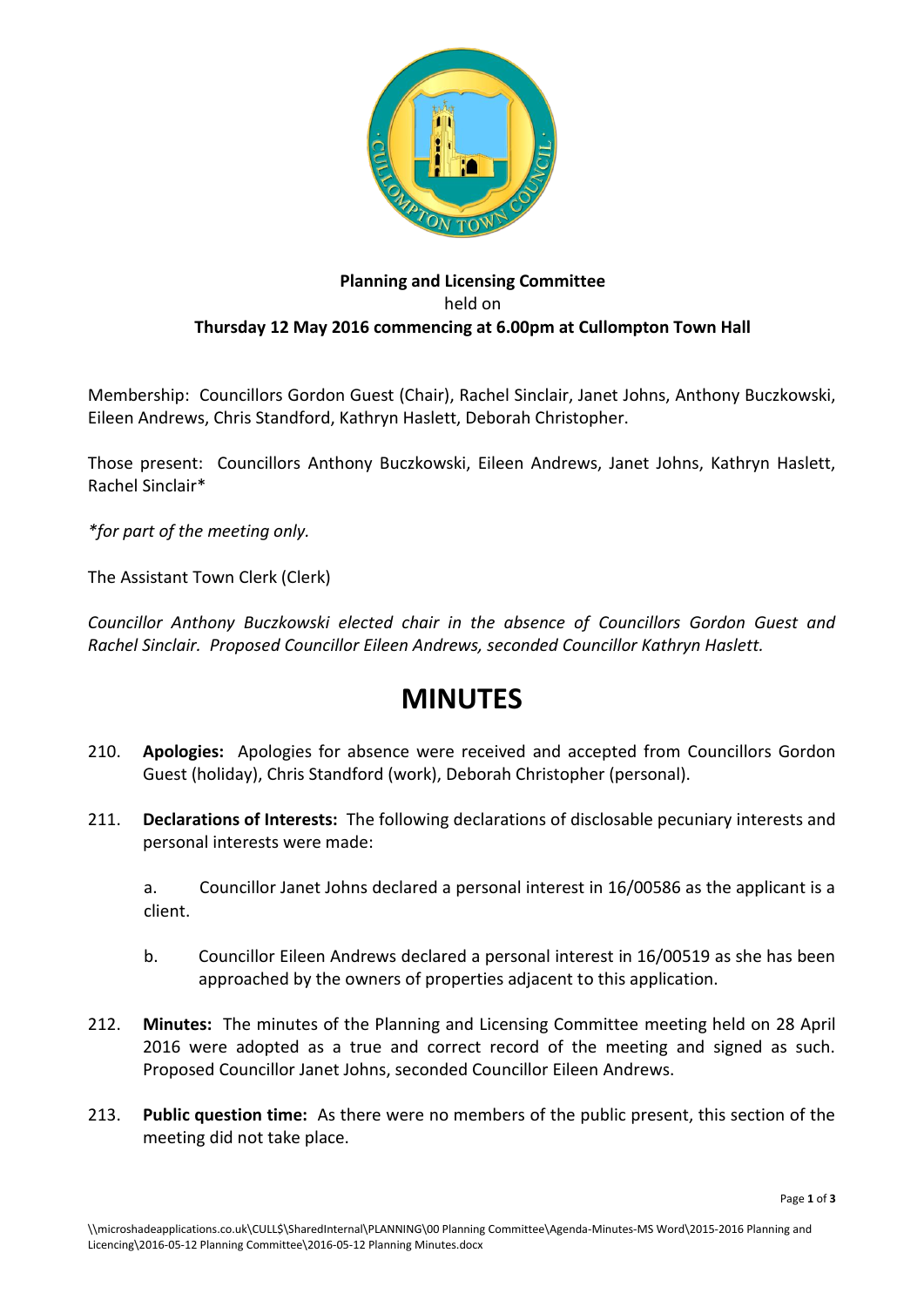## 214. **Chairman's Announcements.** None.

## 215. **Planning and Licensing matters:**

- a. To consider and make comment on planning applications received for Cullompton 21 and available to view at the [Planning Portal:](http://planning.middevon.gov.uk/online-applications/refineSearch.do?action=refine)
	- i. [16/00519/HOUSE](http://docs.middevon.gov.uk/pap/index.asp?caseref=16/00519/HOUSE) Mr and Mrs P Moore

Erection of a first floor extension at 23 Clover Drive, Cullompton. **REVISED DRAWINGS.**

**The council's view remains unchanged. The living area over the garage, with or without patio doors, will have a significant and detrimental effect on the privacy of adjoining dwellings and that 23 Clover Drive will become an imposing property likely to be detrimental to the visual amenity of adjoining dwellings. Proposed Councillor Anthony Buczkowski, seconded Councillor Kathryn Haslett.**

*Rachel Sinclair arrived and assumed the Chair at 1810.*

ii.  $16/00580/FULL - Mr R Wyman$  $16/00580/FULL - Mr R Wyman$ 

Erection of dwelling at Land at NGR 301988 106652 (Adjacent to Poyle House), Exeter Road, Cullompton.

The Assistant Town Clerk reported that there is an existing Planning Permission [\(13/00254/FULL\)](http://docs.middevon.gov.uk/pap/index.asp?caseref=13/00254/FULL) on this site (including the adjacent garage fronting Exeter Road) for the erection of 2 apartment dwellings and that the council supported the application when it was made in February 2013. It can be seen from the current proposal that provision has been made to extend the development to include this garage at some time in the future.

**Recommend grant permission. Proposed Councillor Kathryn Haslett, seconded Councillor Janet Johns. Councillors Eileen Andrews and Anthony Buczkowski voted against. Councillors Janet Johns, Kathryn Haslett and Rachel Sinclair voted in favour.**

iii. [16/00586/HOUSE](http://docs.middevon.gov.uk/pap/index.asp?caseref=16/00586/HOUSE) - Mrs A Mason

Erection of extension at 16 Duke Street, Cullompton.

**No comment. Councillors Anthony Buczkowski and Janet Johns noted that they could not access the plans on the MDDC website and Rachel Sinclair believed that the plans were unclear.**

iv. [16/00598/TPO](http://docs.middevon.gov.uk/pap/index.asp?caseref=16/00598/TPO) - Mr M Turner @ David Wilson Homes

Application to carry out works to 1 Monterey Cypress, 1 Oak and 4 Willow trees protected by Tree Preservation Order 15/00008/TPO at Milkmoor, Tiverton Road, Cullompton.

**The council will accept the determination of the Planning Authority. Proposed Councillor Eileen Andrews, seconded Councillor Rachel Sinclair.**

- b. To receive planning determinations and consider any other planning matters brought forward at the discretion of the Chair. None.
- c. To consider applications from neighbouring parishes. None.